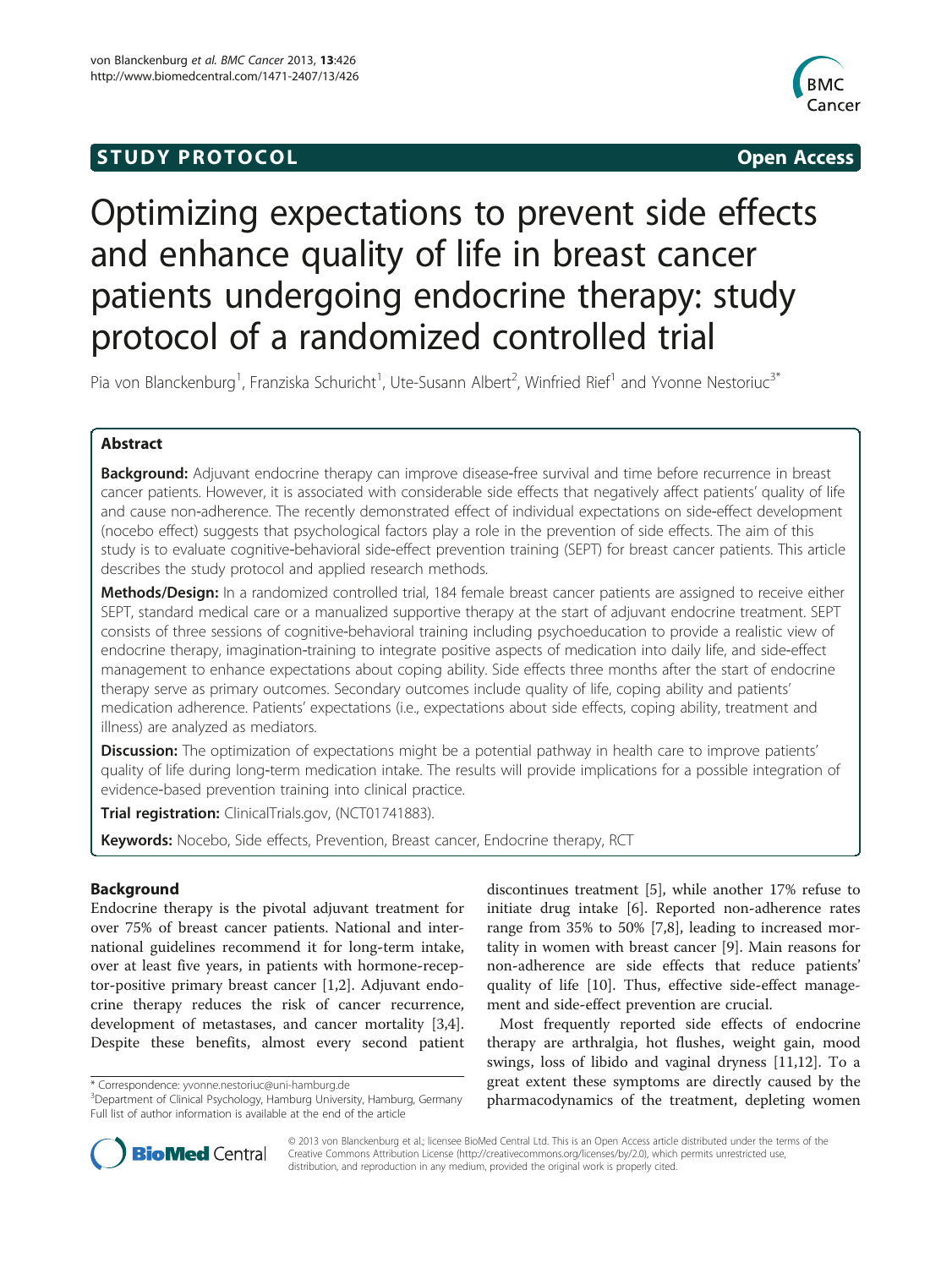of female sex hormones, thereby initiating or adding up to typical menopausal discomforts. In contrast, longterm evaluations of adjuvant hormonal therapy showed that a substantial proportion of the reported side effects were not related to the treatment [\[13\]](#page-8-0). These side effects, such as headaches, skin irritation, dizziness, nausea and gastrointestinal irritation, have no known pharmacological association with endocrine treatment and are therefore termed non-specific medication side effects [[14\]](#page-8-0). They are influenced by patient characteristics such as expectations and pre-existing symptoms. It is assumed that analog processes are involved in the nocebo (Latin: "I shall harm") phenomenon, in which placebo-pills cause adverse effects [[15](#page-8-0)]. Hence, a randomized placebo-controlled study of letrozole showed that around 20% of breast cancer patients in the placebo arm experienced typical menopausal symptoms [\[16\]](#page-8-0). Thus, negative expectations can not only influence the occurrence of nonspecific side effects but even worsen specific side effects via the nocebo-mechanism (nocebo effect) [\[17,18](#page-8-0)].

Negative expectations about medication have been shown to predict the incidence of non-specific side effects in patients with rheumatoid arthritis, even if disease severity and medication regimen were controlled [[19\]](#page-8-0). Expectations about occurrence and intensity of side effects seem to be an important predictor of side effects in cancer treatment [\[20](#page-8-0)], for example chemotherapyrelated nausea [\[21\]](#page-9-0). A recent meta-analysis showed a significant, medium-sized association between patients' expectations of side effects and the actual experience of these side effects from cancer treatments [[22](#page-9-0)]. In a pilot study by our group, response expectations predicted the incidence of side effects three months after the start of endocrine treatment [\[23,24](#page-9-0)]. Furthermore, cognitive representations and expectations about the consequences of illness were found to be associated with physical health outcomes in breast cancer patients [[25\]](#page-9-0). Leventhal's self-regulation model of health [[26](#page-9-0)] additionally focuses on expected coping with illness [[27\]](#page-9-0) and the emotional representations of an illness [[26](#page-9-0)]. Thus, anxiety [\[28\]](#page-9-0) and depression may be relevant in the development of nocebo effects and non-specific side effects [[14\]](#page-8-0). Several other factors appear to be of importance in this context: e.g., prior experiences with side effects [[22\]](#page-9-0), higher pre-existing symptoms [[29\]](#page-9-0), and the tendency toward somatization, symptom amplification and selective attention on bodily sensations [\[14](#page-8-0)], all of which can result in a possible misinterpretation of prior existing symptoms as side effects of the cancer medication [[30\]](#page-9-0). Taken together, patients' expectations seem to be essential for the development of side effects. Optimizing these expectations might be a promising way to minimize patients' side-effect burden during long-term intake of endocrine medication.

Only few studies have tried to optimize expectations in cancer treatment. Changes in illness representations are associated with less fear of progression [\[31](#page-9-0)], and patients with high expectations for treatment-induced nausea could profit from a positive expectation-manipulation [[32](#page-9-0)]. In particular, the way information about side effects is given to the patients is crucial for the development of expectations. It is recommended that information be framed in a positive way, e.g., not only explain possible side effects but also the expected benefits of the medication. Further, it is important to promote a positive doctorpatient interaction and to foster effective management of symptoms [\[33\]](#page-9-0). Recent studies showed that cognitive behavioral therapy helps breast cancer patients in the management of menopausal side effects and can lead to decreased levels of reported symptoms [\[34,35\]](#page-9-0). So far, no study has focused on optimizing expectations to prevent side effects. We therefore developed a psychological sideeffect prevention training (SEPT) to prevent side effects by optimizing patients' expectations, which may be an effective pathway to enhance overall quality of life. This article describes the study design and the research methods to answer the following research questions:

- 1. Is a three-session psychological intervention effective in reducing side effects and improving quality of life during long-term intake of endocrine therapy?
- 2. Do treatment and side-effect expectations mediate the beneficial effects?
- 3. Are there certain patient characteristics that predict which patients benefit the most from the training?

# Methods/Design

#### Study design

The study is designed as dual-center, randomized controlled trial with three arms and follow-up assessment (see Figure [1\)](#page-2-0). The study procedure is implemented at the Department of Gynecology, Gynecological Endocrinology and Oncology, Philipps University Marburg, Germany, and at the University Medical Center Hamburg-Eppendorf, Germany. Participants are women with hormone-receptor-positive breast cancer, scheduled to start adjuvant endocrine treatment. After signing informed consent to participate in the study and receiving medical information about endocrine treatment from the hospital staff, all patients are provided additional standardized information and patient education about the scheduled treatment by a trained research assistant/ clinical psychologist to homogenize knowledge about endocrine treatment. The structured treatment information is given verbally and through a leaflet, illustrating the physical mode of action, the desired effects, and the potential side effects of endocrine therapy. After completing baseline assessment (including symptom status and pre-treatment side-effect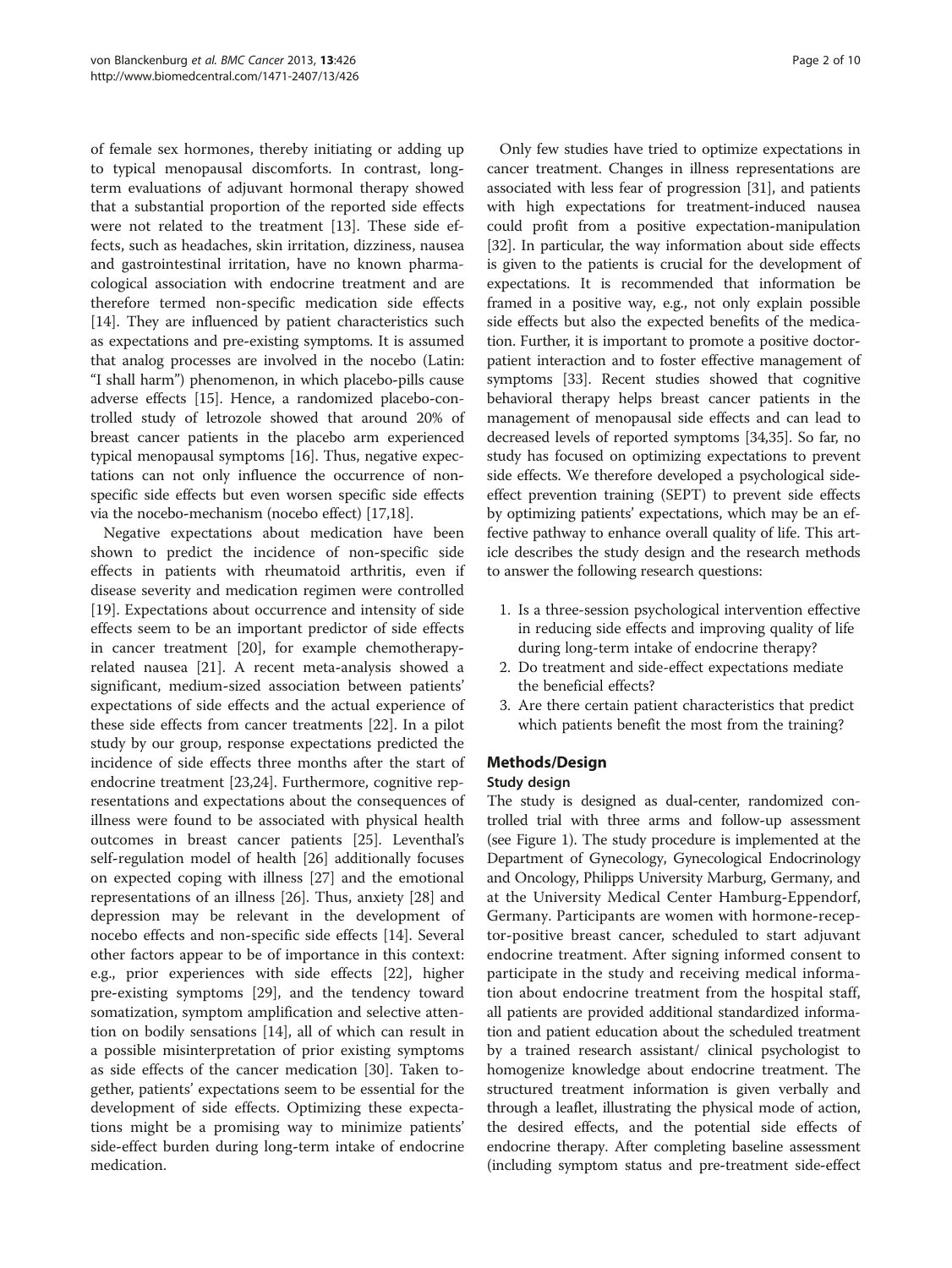expectations) patients are randomly assigned to one of three groups. Group 1 receives standard medical care (SMC) only. Group 2 receives SMC and the side-effect prevention training (SEPT). Group 3 receives SMC and supportive therapy as an attention control group (ACG). Outcomes are assessed homogeneously in all three groups, three and six months after the start of medication intake.

#### Participants

Patients with hormone-receptor-positive primary breast cancer scheduled to undergo first-line endocrine treatment with tamoxifen (and additional GnRH-analoga,

depending on the menopausal status) or a third-generation aromatase inhibitor (i.e., anastrozole, letrozole or exemestan) are eligible. Exclusion criteria are the presence of a serious co-morbid psychiatric condition (schizophrenia, addiction, severe affective or severe anxiety disorder), the presence of a life-threatening co-morbid (non-cancer) medical condition, insufficient German language skills, and cognitive inability to give informed consent. Inclusion and exclusion criteria are checked by screening patients' history and medical records and standardized assessment using the structured psychiatric interview "mini-dips" [[36\]](#page-9-0).

<span id="page-2-0"></span>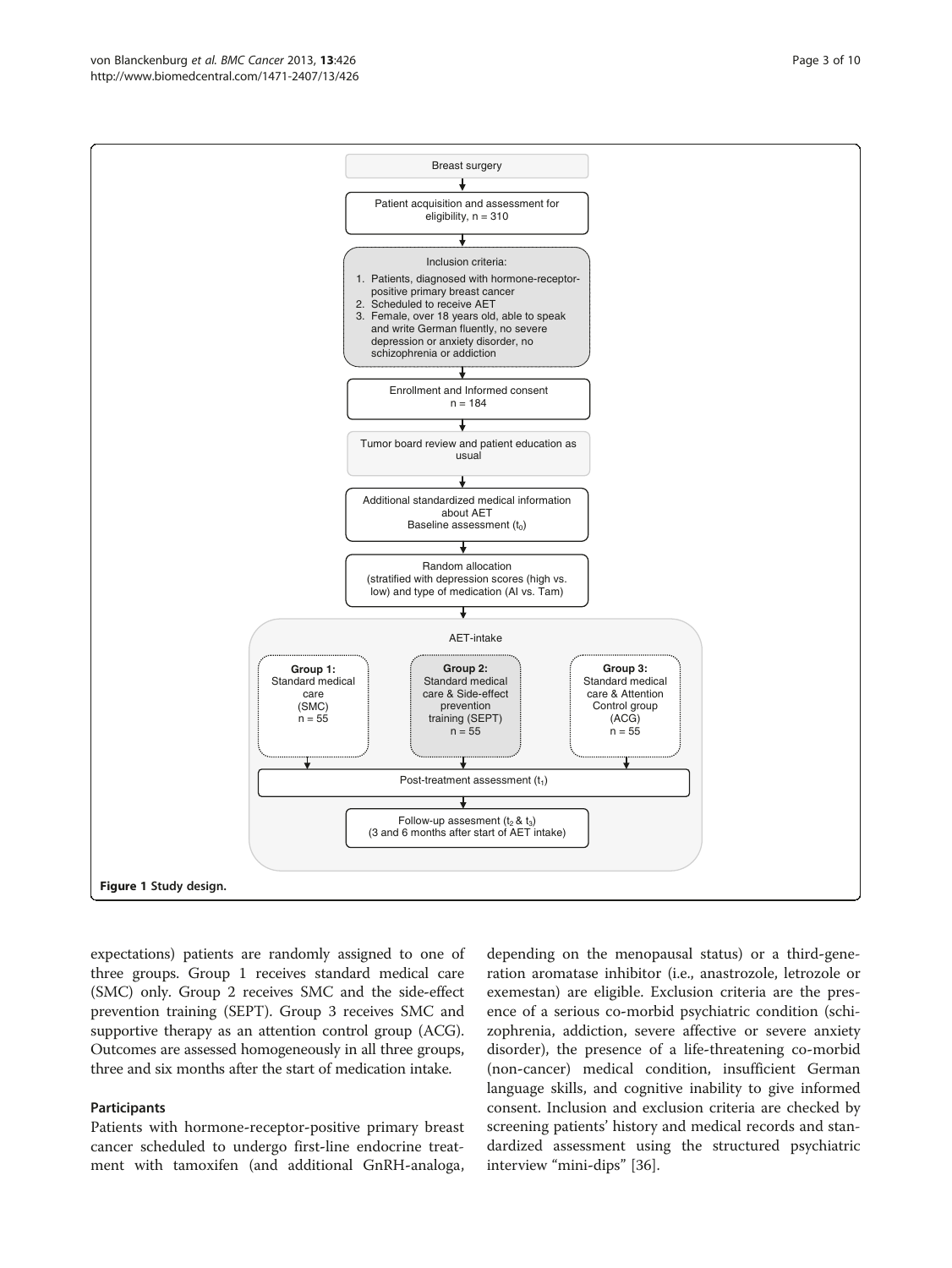#### Recruitment and informed consent

Diagnosis and treatment are initiated independently of the study according to the German breast cancer guidelines by the interdisciplinary tumor board of the breast cancer center. Patients are required to have completed primary surgery and/or chemotherapy, if indicated.

Patients are screened for eligibility during their hospital stay in the breast cancer center. Women meeting the inclusion criteria are informed about the study concept and invited by their oncologists to take part in the study. Patients who give written informed consent after receiving detailed written and verbal information are admitted to the study. Participation is voluntary and can be withdrawn by the patient any time with no disadvantages.

#### **Ethics**

The study protocol was approved by the medical ethics committee of the Philipps University Marburg, and the Hamburg Medical Chamber. The study will be conducted in accordance with the Declaration of Helsinki, Good Clinical Practice guidelines, including data and patients' privacy protection.

#### Sample size calculation

Required sample sizes were determined a priori with G-Power [\[37\]](#page-9-0): The sample size for the randomized group comparison was determined according to a MANOVA with repeated measures, testing for a three groups x three time points interaction. Assuming a medium effect size of f(V)=.20, N=153 patients (n=51 per group) are needed to achieve 80% power.

Taking into account a potential drop-out rate of 20% (e.g., due to exhaustion or medical complications), we aim to include a total of 184 breast cancer patients.

# Quality standards (Minimization of bias)

#### Randomization and blinding

Randomization follows after completing baseline assessment. Patients are equally allocated to one of the three treatment arms using sealed envelopes. Assignment follows a stratified permuted block randomization procedure with a block size of nine. Stratification criteria  $(2\times 2)$  are the sum score  $(\leq 13$  vs. >13) of the hospital anxiety and depression questionnaire (HADS-D) [\[38,39](#page-9-0)] during hospital stay and type of medication (aromatase inhibitor vs. tamoxifen). Assignment sequence is generated by staff who are not involved in the intervention process and conducted electronically using the statistical program WINPEPI [[40\]](#page-9-0). The research assistants responsible for the assessment are blinded to group allocation.

## Attrition bias

In order to examine potential attrition bias, drop-out analyses will be performed. In accordance with the intentionto-treat principle, the data of all patients randomised to the treatment groups will be analysed.

#### Control for therapeutic allegiance

To ensure the comparability of treatments, treatment dose, application and assessment occasions for SEPT and ACG will be identical.

All therapists are clinical psychologists with advanced cognitive behavioral training and have comparable professional experience. They are trained in the use of the treatment manual before the trial starts. Training includes a full treatment cycle with at least one patient per treatment group using video feedback and professional supervision of each treatment session. During the whole study therapists are under ongoing supervision by highly experienced psycho-oncologists. Both types of interventions are manualized and each therapist will treat a comparable number of patients in each group. Treatment fidelity is assessed and rated before approval of therapists to start in this trial. All sessions will be videotaped and an amount of 33% will be selected randomly and rated by an independent rater.

#### Psychological interventions

In the intervention groups three individual sessions of 50–75 minutes are being held with a clinical psychologist over the course of three to four weeks (see Figure 2).

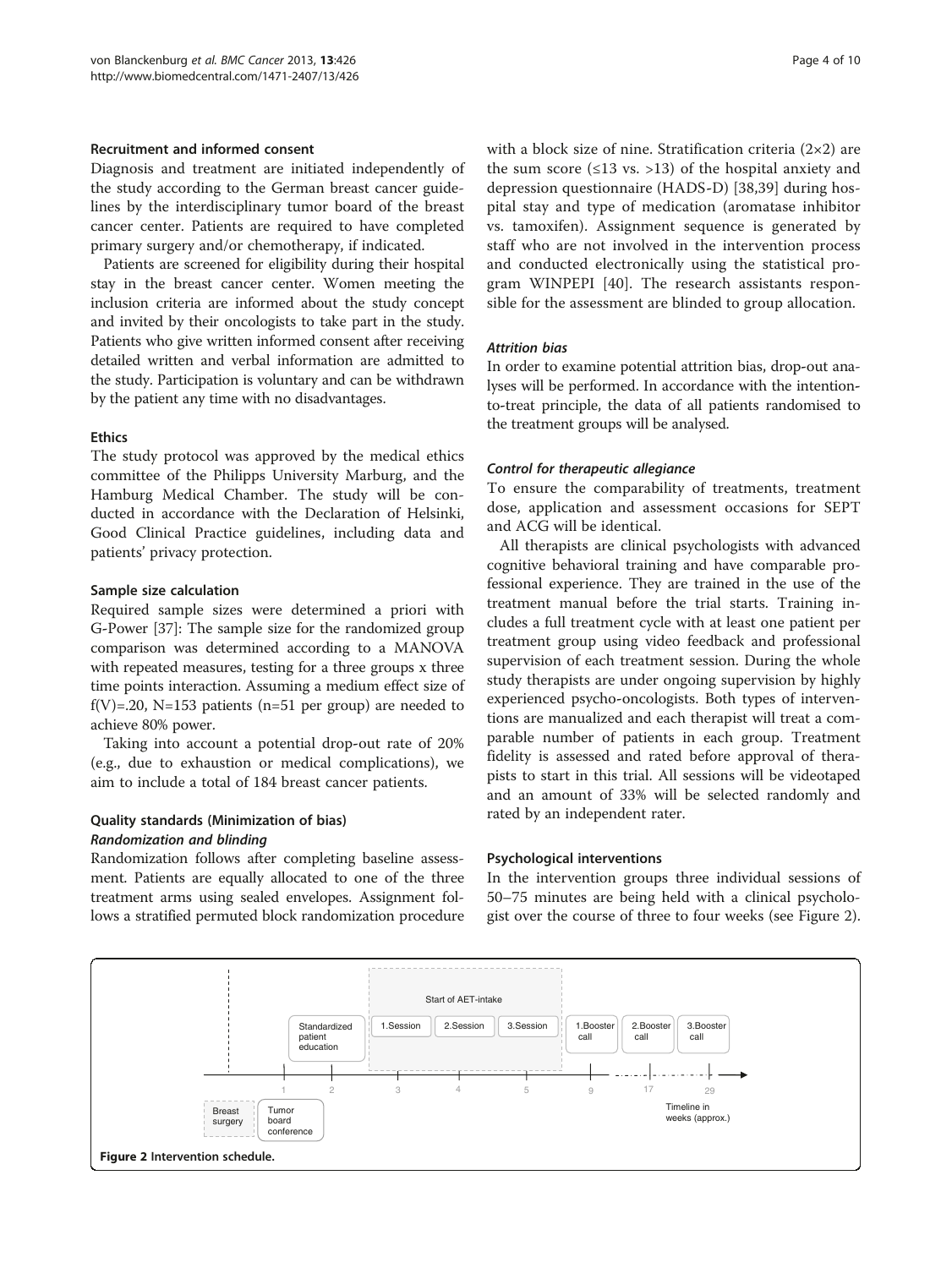One, three and six months after the intervention booster telephone calls will be made in both intervention groups.

#### Intervention: side-effect prevention training

The goal of SEPT is the prevention of non-specific and nocebo side effects from endocrine therapy by optimizing treatment- and illness-related expectations. Contents of the training are psychoeducation [\[41](#page-9-0)] to provide a realistic view of the treatment, imagination-training to integrate positive aspects of medication into daily life and side-effect management [\[42](#page-9-0)] to enhance expectations about individual coping abilities. All intervention components and goals are listed in Table 1. SEPT is a manual-based program. Individual topics are adapted specifically to each patient according to her individual expectations. The baseline questionnaires are used as a starting point for tailoring the intervention so it is consistent with the written treatment guidelines. Patients in the SEPT group receive a booklet with patient material detailing the contents, goals and interventions of each session. The booklet also contains work sheets, postcards and further material that can be personalized by each participant. Sessions will focus on subsequent topics:

Session 1: At the beginning of the first session psychoeducation about the active principle of endocrine treatment is given, tailored to the individual patient's needs. The adverse side effects most expected by the patient are discussed and contrasted with treatmen benefits.

A guided imagination is performed to visualize the positive aspects (e.g., protection from cancer recurrence) of the endocrine treatment. The imagination is recorded on audio file and incorporated into patients' daily handling of the medication. Furthermore, the impact of expectations on side effects (e.g., pain following negative expectations but without the administration of any inert substance) is discussed and the concep "nocebo phenomenon" explained to the patients.

Session 2: Session two focuses on the development of coping strategies for side-effect management that are implemented in a written problem-solving scheme for the three most expected or dreaded side effects. Strategies employed include behavioral techniques, cognitive strategies, dietary advice, physical exercises, identification and avoidance of triggers for specific side effects. Patients are asked to create a "tool-box" at home filled with useful material to implement the discussed copingstrategies.

Session 3: This last session includes skills training for improved patient-physician communication to positively influence expectations about breast cancer check-ups. Additionally, the role of attention for the development of non-specific side effects and the worsening of specific side effects is discussed. Patients are encouraged to re

#### Table 1 Intervention components and goals of the side-effect prevention training

| <b>Intervention components</b>                                                                   | Goals                                                           |  |
|--------------------------------------------------------------------------------------------------|-----------------------------------------------------------------|--|
| Session 1                                                                                        |                                                                 |  |
| - Psychoeducation about AET                                                                      | - Knowledge about AET and<br>nocebo effect                      |  |
| - Guided imagination and visualization<br>of positive treatment aspects                          | - Strengthen control and<br>benefit expectations                |  |
| - Psychoeducation about nocebo and<br>non-specific side effects                                  | - Integration of positive aspects<br>of AET into daily routines |  |
| <b>Homework</b>                                                                                  |                                                                 |  |
| - Practice relaxation and imagination<br>(anchored by CD)                                        |                                                                 |  |
| - Further creative work with<br>imagination, e.g., painting                                      |                                                                 |  |
| Session 2                                                                                        |                                                                 |  |
| - Develop individual problem-solving<br>scheme for the three most important<br>side effects      | - Optimize coping expectations                                  |  |
| - Create an action plan for behavioral<br>and cognitive strategies                               | - Reduce specific concerns                                      |  |
| <b>Homework</b>                                                                                  |                                                                 |  |
| - Complete and modify the personal<br>problem-solving scheme                                     |                                                                 |  |
| - Create an individual "tool box"                                                                |                                                                 |  |
| - Practice relaxation and imagination<br>(anchored by CD)                                        |                                                                 |  |
| <b>Session 3</b>                                                                                 |                                                                 |  |
| - Psychoeducation about doctor-<br>patient communication                                         | - Optimizing coping<br>expectations                             |  |
| - Develop distraction strategies of for<br>the time of AET intake                                | - Improving patient-physician<br>communication                  |  |
| - Summing up and outline treatment<br>goals                                                      |                                                                 |  |
| Homework                                                                                         |                                                                 |  |
| - Practice relaxation and imagination<br>(anchored by CD)                                        |                                                                 |  |
| - Complete and modify the personal<br>problem-solving scheme and the<br>tool box                 |                                                                 |  |
| Telefone booster calls                                                                           |                                                                 |  |
| - Compare expected and occurred<br>side effects                                                  | - Maintain optimized<br>expectations                            |  |
| - Check practicability of the coping<br>strategies and the "tool box" and<br>modify if necessary |                                                                 |  |

(activate) individual resources and activities helping to distract from the potential occurence of side effects, but also strenghten the patient for the time of medication intake. At the end of the session, all topics of the previous sessions are reviewed.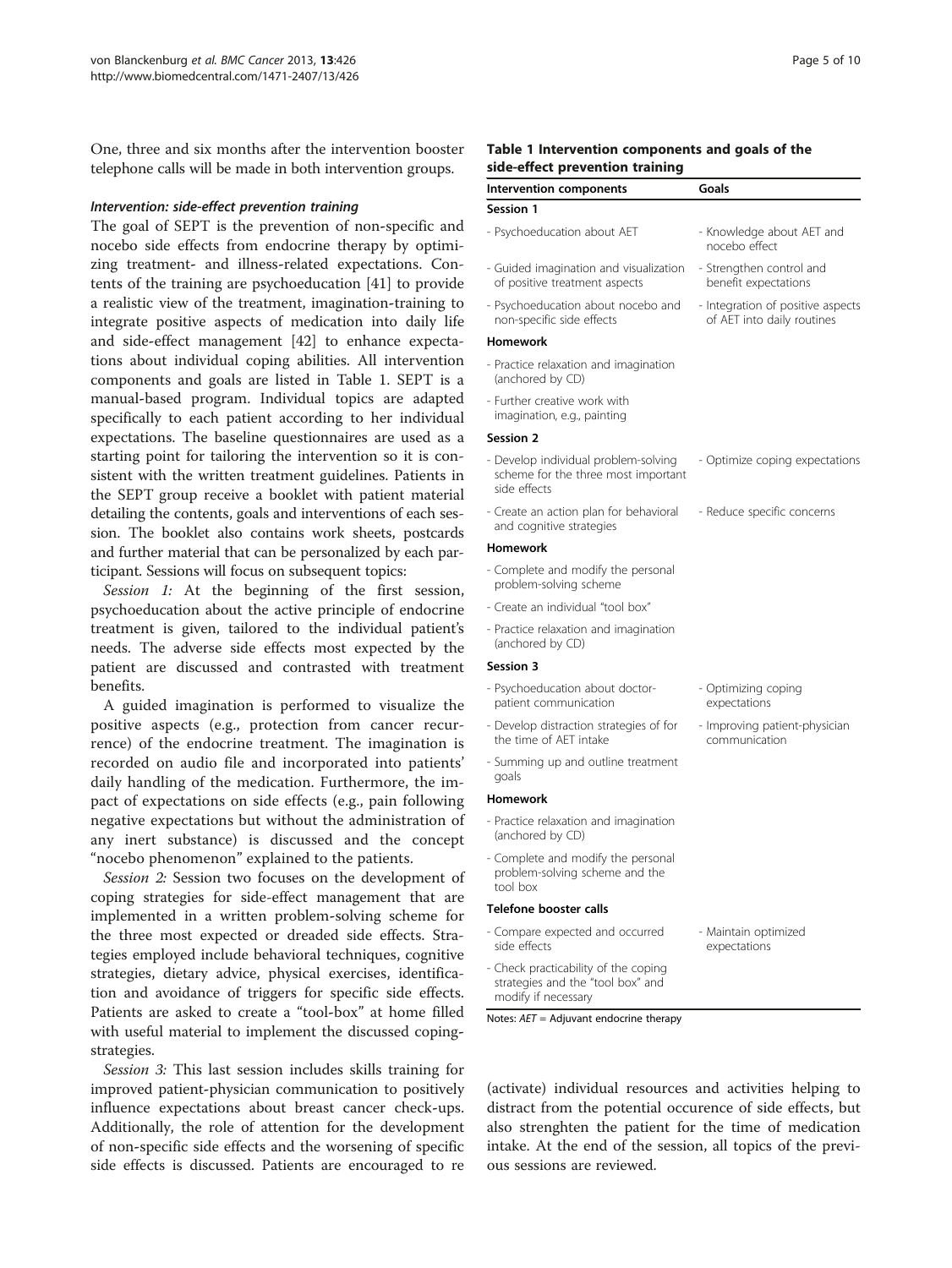Booster calls: The three phone calls focus on repeating the contents of the intervention. The therapeutic contact is used to give support to the patients during the first time of medication intake. Many patients describe it as very helpful to talk about their concerns in this phase of illness and treatment (the phase of rehabilitation after being discharged from hospital). During the booster calls, possible problems with the relaxation and imagination training are discussed and resolved whenever possible. The coping strategies are reviewed and adapted. Furthermore, the problem-solving scheme will be extended to further side effects including new coping strategies.

#### Attention control group (ACG): supportive therapy

Supportive therapy serves as an attention control group for non-specific factors such as therapist's attention and patient-therapist relationship. It serves to distinguish specific effects of SEPT from psychological placebo effects [[43](#page-9-0)]. Supportive therapy [\[44](#page-9-0)] as a manualized, non-specific psychological intervention has been previously used in clinical trials [\[45](#page-9-0)]. It includes common factors such as elicitation of affect, treatment context, empathy, reflective listening, and feeling understood. It will be delivered in the same frequency and on the same occasions as SEPT (three individual sessions and three booster calls).

Sessions 1, 2 and 3: In the supportive therapy session contents may vary; there are no specific topics therapists need to address, there is no patient material and no homework. Nevertheless, every session can be structured into three phases: the beginning, the therapeutic dialog and the end. At the beginning patients are asked about relevant themes they want to talk about. During the therapeutic dialog patients lead the session and the therapist follows, while concentrating especially on the validation of patients' affects. It is suggested to talk about any topics that appear to have an affective valence to the patients. The therapist focuses on creating a warm atmosphere and shows empathy and unconditional positive regard towards the patient. At the ending of all sessions all themes are reviewed with the focus on the affect of the individual patient.

In the control group booster calls are conducted simultaneously to those in the intervention group, but they do not follow a particular structure. Patients are asked about their feelings since the last session.

### Measures

Assessment occurs at four measurement points (see Table [2](#page-6-0)): at baseline approximately two weeks after surgery, after the intervention (post-intervention), and three and six months after the start of medication intake (follow-up). Questionnaires are applied by blinded research assistants at all measurement points. The following demographic and medical information will be

obtained from medical charts and by baseline-interviews: socio-demographic status, age, BMI, health status, accompanying illnesses and medication (e.g., osteoporosis and medication), prior experiences with endocrine treatment (hormone contraception, hormone replacement therapy), stage of disease and tumor characteristics (UICC-stage, TNM-classification, Grade, ER/PR status, Her-2-status), type and course of primary treatment (breast-conserving surgery, mastectomy, radiotherapy, systemic treatment). Medical follow-up data include health and disease status, accompanying illnesses and medication for clinical outcome. All data will be validated and a plausibility check-up will be conducted.

#### Primary outcomes

Side effects will be measured with the General Assessment of Side Effects scale (GASE) [[46](#page-9-0),[47](#page-9-0)] which systematically assesses incidence and intensity of the 36 most common side effects. To assess the most frequent patient-reported adverse side effects from endocrine treatment the scale was modified by adding nine further symptoms (decreased interest in sex, weight gain, feeling of tension in breast, mood swings, abdominal bloating, vaginal dryness, bone fracture, pain during sexual intercourse, cataract) resulting in a total of 45 symptoms. Patients will be asked to rate the intensity of each listed bodily complaint during the past seven days on a four point Likert scale (0 = "complaint not present"; to 3 = "severe intensity"). Additionally, patients will indicate whether they attribute each of the present symptoms to current drug intake. It shows satisfactory psychometric properties [[46](#page-9-0)].

#### Secondary outcomes

Quality of life will be assessed with the European Organization for Research and Treatment of Cancer Quality of Life Questionnaire (EORTC QLQ-C30) with breast module (QLQ-BR23) [[48](#page-9-0)]. This questionnaire can be seen as the standard multidimensional instrument to measure quality of life among cancer patients. The QLQ-C30 consists of five functional scales, nine symptom scales and a global quality-of-life scale. The breast module is composed of eight breast cancer specific scales including four functional and four symptom scales. Both questionnaires have demonstrated good psychometric properties [[48,49](#page-9-0)].

Coping ability measures the perceived ability to manage occurring side effects. It will be accessed via a modified version of the GASE [\[46,47\]](#page-9-0) that will ask patients to rate their coping ability for each of the 45 listed side effects (i.e., "How good is your ability to manage the occurring adverse symptom?) on a Likert scale from  $0 =$  "good" to  $4 =$  "bad".

Medication adherence will be measured with the German version of the Medication Adherence Report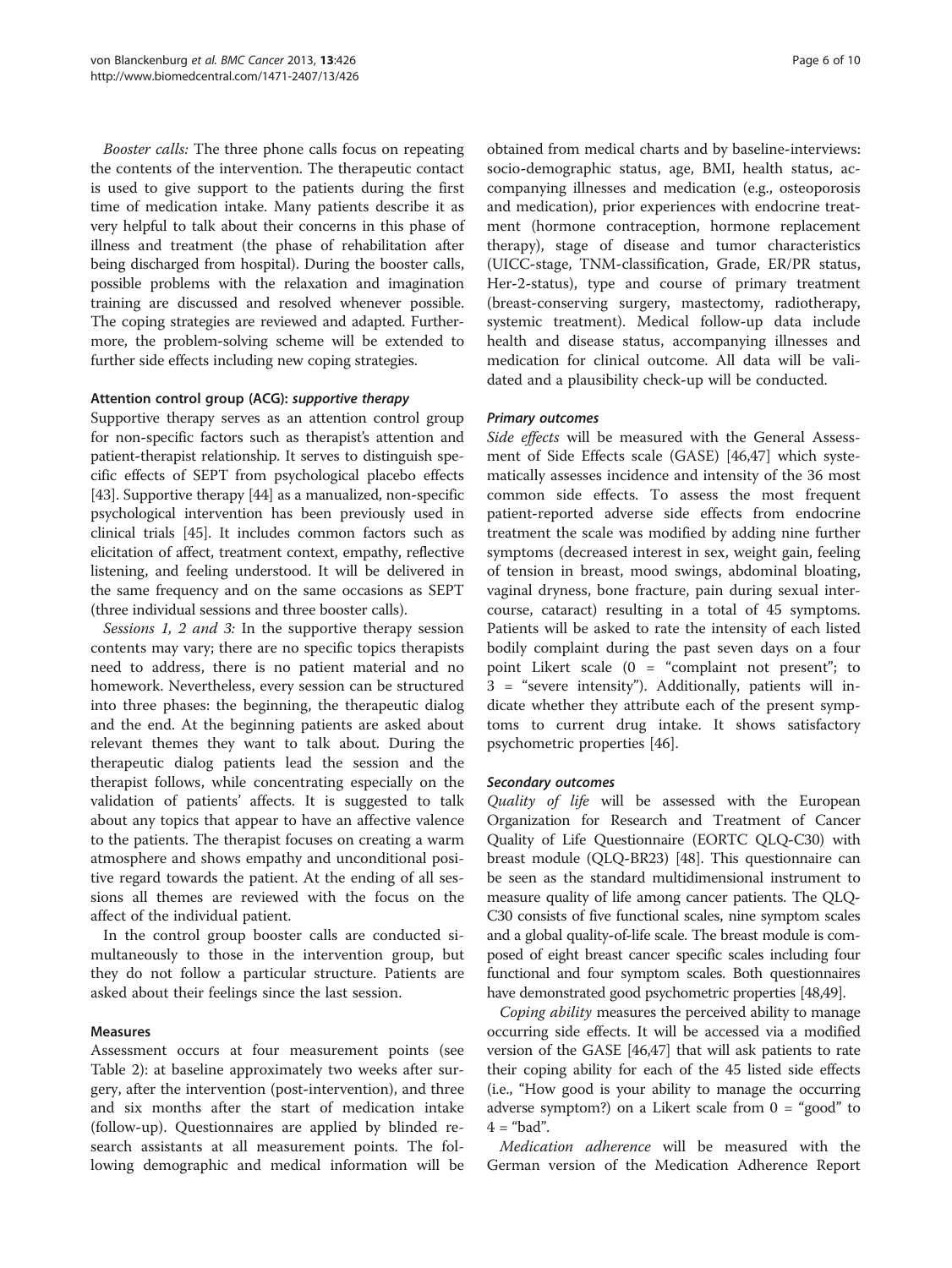#### <span id="page-6-0"></span>Table 2 Study measures

|                                 |                                                                       | <b>Baseline</b><br>pre-intervention | Post-<br>intervention | Follow-up (3 and 6 months after AET<br>intake) |
|---------------------------------|-----------------------------------------------------------------------|-------------------------------------|-----------------------|------------------------------------------------|
| Inclusion criteria              | <b>Interview measures</b>                                             |                                     |                       |                                                |
|                                 | Structured psychiatric interview<br>(mini-dips)                       | $\mathsf{x}^1$                      |                       |                                                |
|                                 | Demographic and medical data                                          | $\mathsf X$                         |                       |                                                |
|                                 | <b>Questionnaire measures</b>                                         |                                     |                       |                                                |
| Primary + Secondary<br>Outcomes | Physical symptoms and side<br>effects + coping (GASE+Coping)          | X                                   |                       | $\mathsf X$                                    |
|                                 | Quality of life (EORTC QLQ C30 &<br>BR23)                             | $\mathsf X$                         |                       | X                                              |
|                                 | Adherence (MARS-D), Adherence<br>Intention                            | $\mathsf X$                         | X                     | X                                              |
| <b>Expectation Scales</b>       | Expected side effects + expected<br>coping (GASE-Expect + * * Coping) | $\mathsf X$                         | $\times$              | Χ                                              |
|                                 | Illness beliefs (IPQ-B)                                               | Χ                                   | X                     | $\mathsf X$                                    |
|                                 | Beliefs about medicines (BMQ-D)                                       | X                                   | Χ                     | X                                              |
| Process Variables               | Fear of progression (PA-F-K)                                          | $\times$                            | $\times$              | $\times$                                       |
|                                 | Anxiety and depression (HADS)                                         | X                                   | X                     | Χ                                              |
|                                 | Knowledge hormone receptor                                            | X                                   | X                     | $\mathsf X$                                    |
|                                 | Treatment evaluation                                                  |                                     | $x^2$                 |                                                |
| Control Variables               | Somatosensory amplification<br>(SSAS)                                 | X                                   |                       |                                                |
|                                 | Prior experiences with endocrine<br>treatment                         | $\mathsf X$                         |                       |                                                |
|                                 | Partnership quality                                                   | $\mathsf X$                         |                       |                                                |
|                                 | Additional medication                                                 | $\mathsf X$                         |                       | $\boldsymbol{\mathsf{X}}$                      |

Notes:

<sup>1</sup>The psychiatric interview is conducted prior to the measurement to check the inclusion criteria.

 $2$ Completed after every therapy session in the intervention groups only.

Scale (MARS) [\[50,51](#page-9-0)]. This scale gives an indication of the extent to which non-adherent behaviors occur, including how often patients have consciously not taken their medicines or forgotten to take them. It has been used to measure the adherence in endocrine treatment before [[52\]](#page-9-0). Additionally, the adherence intention, the actual adherence and the attitude towards in cursive will be assessed with three single items.

#### Expectations

Side effect expectations refer to the patients' cognitive representations of the undesired effects related to a specific treatment. They will be measured with the General Assessment of Expected Side Effects Scale (GASE-expect), which is a modified version of the GASE-scale [[46,47\]](#page-9-0) and was designed to measure patients' pharmacological response expectations with regard to the 45 most common side effects, including non-specific and specific complaints of endocrine therapy. Patients are instructed to indicate if and how strongly they expect to suffer from each potential side effect within the first three months of endocrine treatment.

Self-efficacy expectations about coping refer to the degree to which patients believe they are able to manage occurring side effects. They will be assessed using a modified version of the GASE-expect. Patients are asked to indicate their coping expectations for each of the 45 listed side effects (i.e., "Will I be able to manage occurring adverse symptoms?").

Treatment expectations: Expectations about medicines in general as well as specific concerns and necessity beliefs about endocrine therapy will be assessed with the German version of the Beliefs About Medicines Questionnaire (BMQ) [\[19,](#page-8-0)[50](#page-9-0)]. The BMQ has previously been used to assess medications beliefs in breast cancer patients [[52](#page-9-0)]. Additionally, pre-treatment expectations regarding SEPT and ACG will be assessed using single items.

Illness expectations: Expectations e.g., about time course, consequences, personal and treatment controllability of breast cancer, will be measured with the brief illness perception questionnaire B-IPQ [\[53\]](#page-9-0). Each single item represents a scale (in addition to the above mentioned: concerns, emotional response, coherence and aspects of identity). The cause-scale was excluded. This questionnaire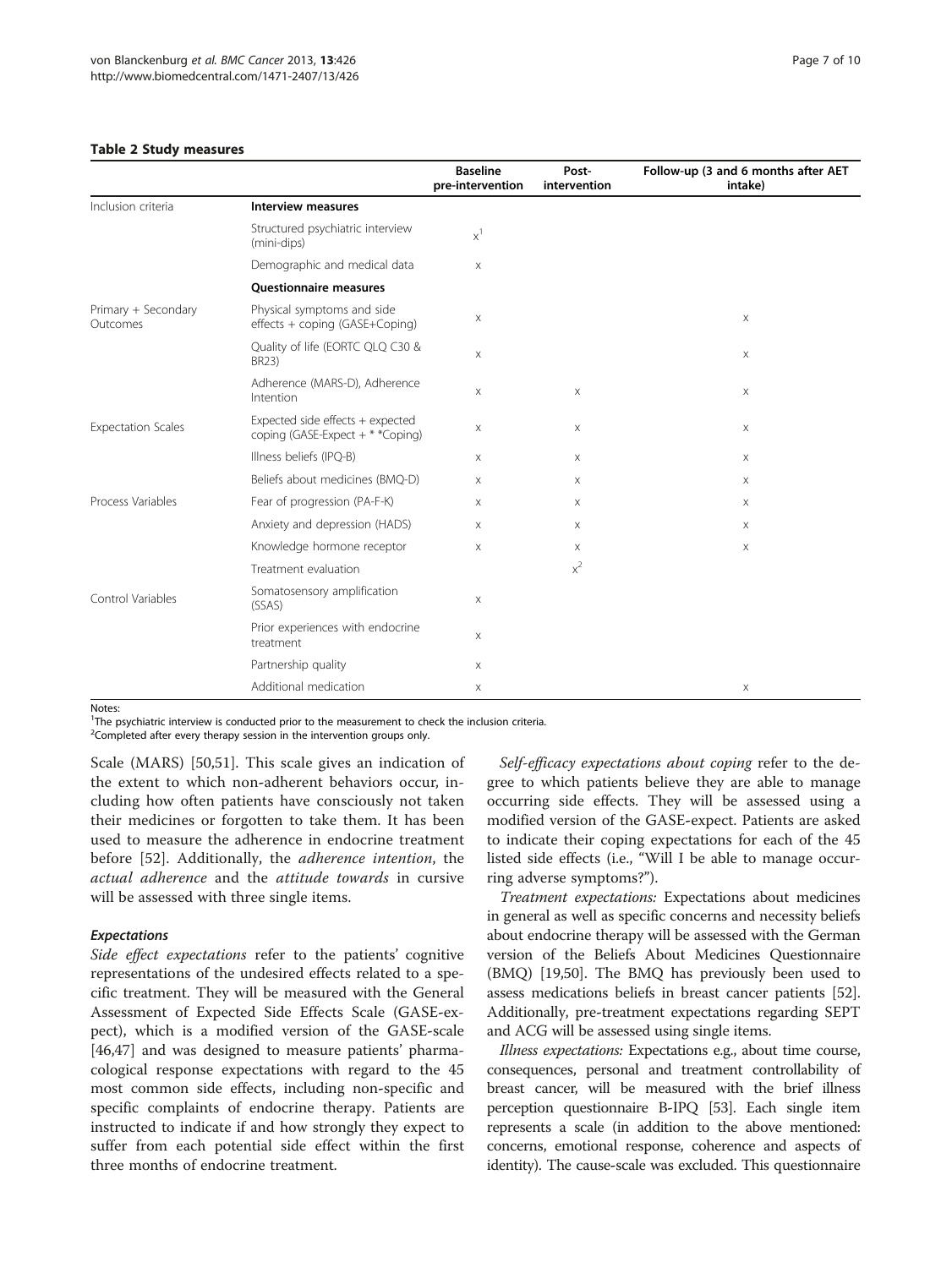has previously been used in cancer patients [\[54\]](#page-9-0). As suggested, the words "illness" and "treatment" were replaced with "breast cancer" and "endocrine therapy" (Table [2](#page-6-0)).

#### Additional variables

Fear of progression will be assessed with the short form of the of the Fear of Progression Questionnaire (PA-F-K) [[55\]](#page-9-0) consisting of 12 statements (e.g., being afraid of disease progression). It has shown good psychometric properties in breast cancer patients [\[56](#page-9-0)].

Anxiety and depression will be measured with the German Hospital Anxiety and Depression Scale (HADS-D) [[38,39\]](#page-9-0), which rates the severity of seven symptoms of anxiety and seven symptoms of depression over the past week and was designed for use in persons with physical illnesses. It has shown good psychometric properties in breast cancer patients [\[57](#page-9-0)].

Treatment evaluation will be measured in both intervention groups (ACG and SEPT). After every session, therapist and patient will rate their satisfaction with the unit using 12 items.

Knowledge about the patient's own tumor hormone-receptor status will be assessed by one item [\[58](#page-9-0)].

Somatosensory Amplification is the tendency to perceive ambiguous sensory events as unpleasant and will be assessed with the Somatosensory Amplification Scale (SSAS) [\[59\]](#page-9-0). The scale consists of 10 items (e.g., "I am often aware of various things happening within my body") and shows high validity and acceptable reliability in samples with breast cancer [[60](#page-9-0)].

Partnership quality will be measured with one single item of the short form of the Partnership Questionnaire (PFB-K) [\[61](#page-9-0)] with reference to Terman [\[62\]](#page-9-0) asking "How happy would you rate your partnership at the moment?", which has been recommended for assessing satisfaction with a partnership.

#### Data analysis

Missing values will be replaced using multivariate imputation techniques. A repeated measures multivariate analysis of variances (MANOVA) will be used to analyze treatment effects. To identify predictors of treatment outcome, multiple regression analyses will be conducted. To analyze pathways of the effects, mediator analyzes will be computed. Case studies will be performed to illustrate characteristics of the treatment processes from patients' und therapists' perspectives. Level of significance will be set at  $\alpha = .05$ .

#### Baseline demographic data

Preliminary baseline demographic data was assessed in  $N = 55$  participating women with a primary breast cancer diagnosis. On average patients were 54.8 years old (SD=8.2, range=39-71 years), and mostly married or living with a partner (61.8%). Other patients were single (12.7%), widowed (5.5%) or divorced (20.0%). The majority of patients had primary education (63.6%), other patients finished secondary education (16.4%) or university education (20.0%).

More than half of the patients were diagnosed with stage I breast cancer (69.1%), further 27.2% of patients were diagnosed with stage II and additional 3.6% with stage III. Most patients (89.1%) received breast conserving therapy and only 10.9% mastectomy. A large group of patients (69.1%) was scheduled to undergo first-line endocrine treatment with tamoxifen (+/− GnRH-analoga). A third generation aromatase inhibitor (i.e. anastrozole, letrozole or exemestan) was recommended to the other patients (30.9%).

#### **Discussion**

Although expectations have been found to predict the occurrence of side effects in cancer patients, this study presents the first randomized controlled trial evaluating a short-term cognitive-behavioral intervention to prevent side effects during adjuvant endocrine therapy by optimizing breast cancer patients' expectations. The side-effect prevention training (SEPT) is compared with an attention control group (ACG) receiving supportive therapy and a standard medical care group (SMC) receiving standard treatment for breast cancer patients and additional oral and written information about adjuvant endocrine treatment. The primary outcomes are the occurrence of side effects three and six months after the start of intake of endocrine therapy. Further beneficial effects for quality of life, coping ability and adherence to medication are evaluated. Patients' response expectations, expectations about coping ability and expectations about treatment and illness are analyzed as mediators. The study also gives some insights into characteristics of patients who benefit the most from SEPT and of patients at high risk of developing side effects.

If SEPT is found to be effective, it could be integrated into daily clinical practice. Effects of preventing non-specific symtoms and nocebo side effects may improve the quality of life during treatment, lead to better medication adherence, and thereby may help to reduce progression and mortality in breast cancer patients and decrease costs of treatment. The training could be delivered into health care settings and applied by trained and supervised health care professionals. In addition, the study will provide insights into pathways of clinical nocebo effects and nonspecific side effects that may be applicable to other fields of illness and medication.

The study has some limitations that need consideration. First, our study design does not allow complete control regarding information patients may receive from their gynecologists about side effects of endocrine treatment, coping possibilities and about what happens while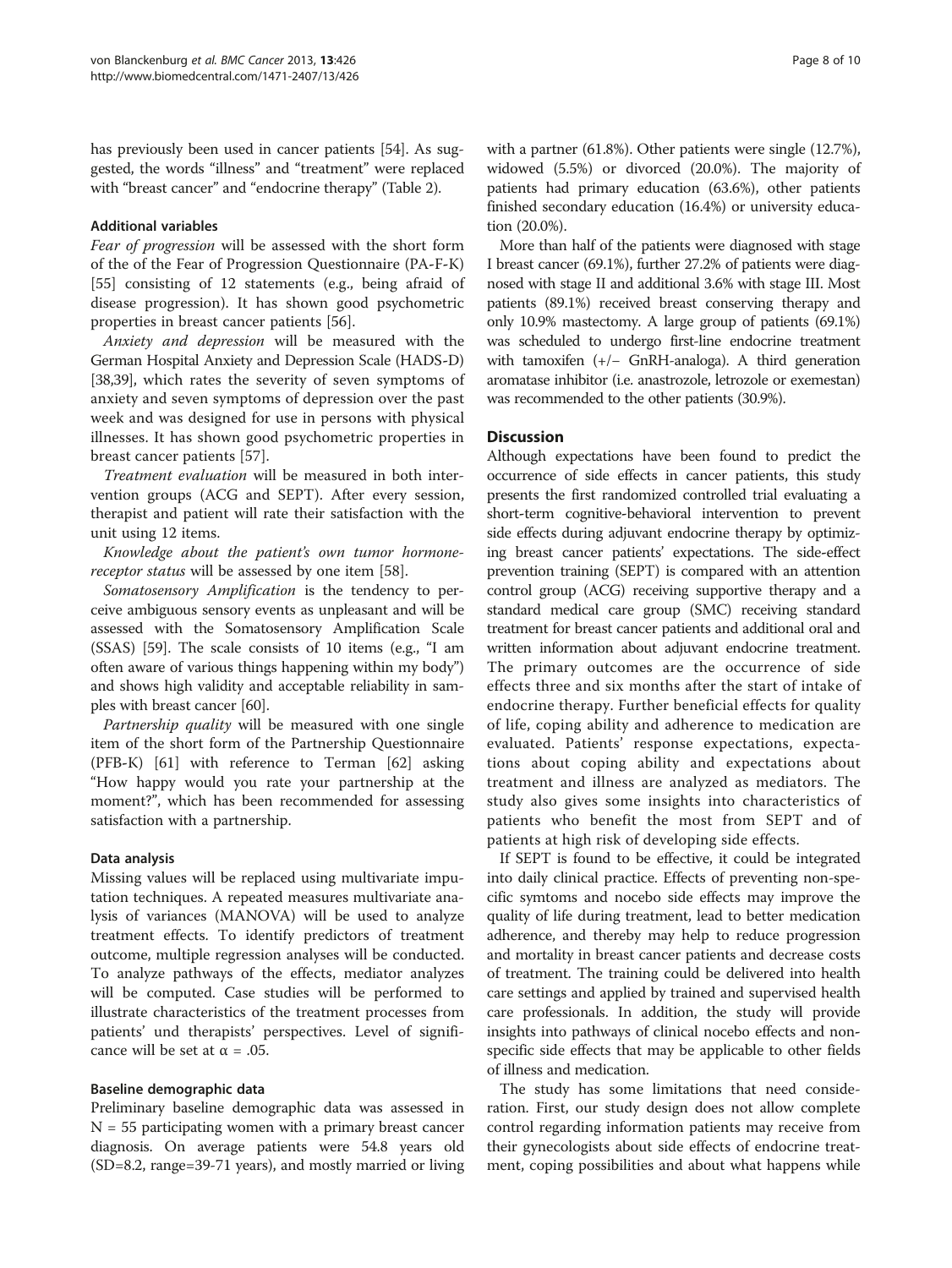<span id="page-8-0"></span>patients are in rehabilitation clinics. Another problem is that the study does not include patients who decide to start endocrine therapy before the baseline measurement. Presumably, patients in this group experience the strongest feelings of anxiety of progression and have more negative illness beliefs. This study does not provide conclusions about the efficacy of single treatment elements or differential indications. If treatment effects are robust, future studies are needed to analyze the particular influences of those factors.

The optimization of expectations might be a promising pathway to improve patients' quality of life during medication intake. So far, this is the first study investigating a psychological prevention program for side effects with the explicit focus on patients' expectations. The results will provide implications for a possible integration of evidence-based prevention training into clinical practice.

#### Abbreviations

ACG: Attention control group; AET: Adjuvant endocrine therapy; ER/PR: Estrogen receptor/ progesterone receptor; BCT: Breast-conserving therapy; GnRH: Gonadotropin-releasing hormone; SEPT: Side-effect prevention training; SMC: Standard medical care.

#### Competing interests

The authors declare that they have no conflict of interests that could have influenced the content of this report. WR received honoraria from Astra Zeneca, Heel, and Berlin Chemie for consultation and talks about placebo effects and medication adherence. YN received honoraria from Berlin Chemie and Atlantis Healthcare for consultation and talks about placebo effects and medication adherence.

#### Authors' contributions

PvB is a PhD student in the project, participated in writing the intervention manual, carries out the psychological interventions and drafted the manuscript. FS is also a PhD student, contributed to the intervention manual and carries out the psychological interventions. USA and WR are co-investigators and participated in the conception of the study. YN is the principal investigator, formulated the research questions, conceptualized the study design and wrote the intervention manual. All authors approved the final version of the manuscript.

#### Acknowledgements

The authors thank: Miriam Bartek for contributing to the patient materials; Nora Kaestle and Tobias Weber for assisting in the patient recruitment and data management; Prof. Dr. Arthur Barsky (Harvard Medical School) for his support in developing the research design; Dr. Sabine Rehahn-Sommer (Marburg, Germany) for her ongoing supervision of the psychological interventions and Dr. Meike Shedden Mora for her helpful comments on the manuscript. The authors further thank the team of the department of Gynecology, Gynecological Endocrinology and Oncology, Philipps University, Marburg, Germany, for their help with the patient recruitment.

#### Sponsors

The study is sponsored by a grant of the German Research Foundation (DFG) to Dr. Nestoriuc (NE 1635/2-1) and is a subproject of the DFG research unit (FOR 1328): Expectation and conditioning as basic processes of the placebo and nocebo response: From neurobiology to clinical applications.

#### Author details

<sup>1</sup>Department of Clinical Psychology and Psychotherapy, Philipps University, 35032, Marburg, Germany. <sup>2</sup>Department of Gynecology, Gynecological Endocrinology and Oncology, Breast Cancer Center, Philipps University, Marburg, Germany. <sup>3</sup>Department of Clinical Psychology, Hamburg University, Hamburg, Germany.

#### References

- 1. Burstein HJ, Prestrud AA, Seidenfeld J, Anderson H, Buchholz TA, Davidson NE, Gelmon KE, Giordano SH, Hudis CA, Malin J, et al: American society of clinical oncology clinical practice guideline: update on adjuvant endocrine therapy for women with hormone receptor-positive breast cancer. J Clin Oncol 2010, 28:3784–3796.
- 2. Kreienberg R, Albert US, Follmann M, Kopp I, Kühn T, Wöckel A, Zemmler T: Interdisziplinäre S3-Leitlinie für die Diagnostik, Therapie und Nachsorge des Mammakarzinoms. In Leitlinienprogramm Onkologie. Edited by AWMF, Deutsche Krebsgesellschaft e.V. und Deutsche Krebshilfe e.V. Zuckschwerdt: München; 2012.
- Dowsett M, Cuzick J, Ingle J, Coates A, Forbes J, Bliss J, Buyse M, Baum M, Buzdar A, Colleoni M, et al: Meta-analysis of breast cancer outcomes in adjuvant trials of aromatase inhibitors versus tamoxifen. J Clin Oncol 2010, 28:509–518.
- 4. Howell A, Cuzick J, Baum A, Buzdar A, Dowsett M, Forbes J, Hoctin-Boes G, Houghton J, Locker GY, Tobias S: Results of the ATAC (Arimidex, Tamoxifen, Alone or in Combination) trial after completion of 5 years' adjuvant treatment for breast cancer. Lancet 2005, 365:60–62.
- 5. Ziller V, Kalder M, Albert US, Holzhauer W, Ziller M, Wagner U, Hadji P: Adherence to adjuvant endocrine therapy in postmenopausal women with breast cancer. Ann Oncol 2009, 20:431–436.
- 6. Neugut A, Hillyer G, Kushi L, Lamerato L, Leoce N, Nathanson S, Ambrosone C, Bovbjerg D, Mandelblatt J, Magai C, et al: Non-initiation of adjuvant hormonal therapy in women with hormone receptor-positive breast cancer: the breast cancer quality of care study (BQUAL). Breast Cancer Res Treat 2012, 134:419-428.
- 7. Hershman DL, Kushi LH, Shao T, Buono D, Kershenbaum A, Tsai W-Y, Fehrenbacher L, Lin Gomez S, Miles S, Neugut AI: Early discontinuation and nonadherence to adjuvant hormonal therapy in a cohort of 8,769 early-stage breast cancer patients. J Clin Oncol 2010, 28:4120-4128.
- 8. Partridge AH, LaFountain A, Mayer E, Taylor BS, Winer E, Asnis-Alibozek A: Adherence to initial adjuvant anastrozole therapy among women with early-stage breast cancer. J Clin Oncol 2008, 26:556-562.
- 9. Hershman D, Shao T, Kushi L, Buono D, Tsai W, Fehrenbacher L, Kwan M, Gomez S, Neugut A: Early discontinuation and non-adherence to adjuvant hormonal therapy are associated with increased mortality in women with breast cancer. Breast Cancer Res Treat 2011, 126:529–537.
- 10. Demissie S, Silliman RA, Lash TL: Adjuvant tamoxifen: predictors of use, side effects, and discontinuation in older women. J Clin Oncol 2001, 19:322-328.
- 11. Cella D, Fallowfield L, Barker P, Cuzick J, Locker G, Howell A: Quality of life of postmenopausal women in the ATAC ("Arimidex", Tamoxifen, Alone or in Combination) trial after completion of 5 years' adjuvant treatment for early breast cancer. Breast Cancer Res Treat 2006, 100:273–284.
- 12. Cella D, Fallowfield L: Recognition and management of treatment-related side effects for breast cancer patients receiving adjuvant endocrine therapy. Breast Cancer Res Treat 2008, 107:167-180.
- 13. Gibson L, Lawrence D, Dawson C, Bliss J: Aromatase inhibitors for treatment of advanced breast cancer in postmenopausal women. Cochrane Database Syst Rev 2009, 4, CD003370.
- 14. Barsky AJ, Saintfort R, Rogers MP, Borus JF: Nonspecific medication side effects and the nocebo phenomenon. JAMA 2002, 287:622–627.
- 15. Rief W, Avorn J, Barsky AJ: Medication-attributed adverse effects in placebo groups: implications for assessment of adverse effects. Arch Intern Med 2006, 166:155–160.
- 16. Whelan TJ, Goss PE, Ingle JN, Pater JL, Tu D, Pritchard K, Liu S, Shepherd LE, Palmer M, Robert NJ, et al: Assessment of quality of life in MA.17: a randomized, placebo-controlled trial of letrozole after 5 years of tamoxifen in postmenopausal women. J Clin Oncol 2005, 23:6931-6940.
- 17. Colloca L, Miller FG: Role of expectations in health. Curr Opin Psychiatr 2011, 24:149.
- 18. Rief W, Bingel U, Schedlowski M, Enck P: Mechanisms involved in placebo and nocebo responses and implications for drug trials. Clin Pharmacol Ther 2011, 90:722–726.
- 19. Nestoriuc Y, Orav EJ, Liang MH, Horne R, Barsky AJ: Predection of nonspecific side effects in rheumatoid arthritis patients by beliefs about medicines. Arthritis Care Res 2010, 62:791–799.
- 20. Roscoe JA, Jean-Pierre P, Shelke AR, Kaufman ME, Bole C, Morrow GR: The role of patients' response expectancies in side effect development and control. Curr Probl Cancer 2006, 30:40–98.